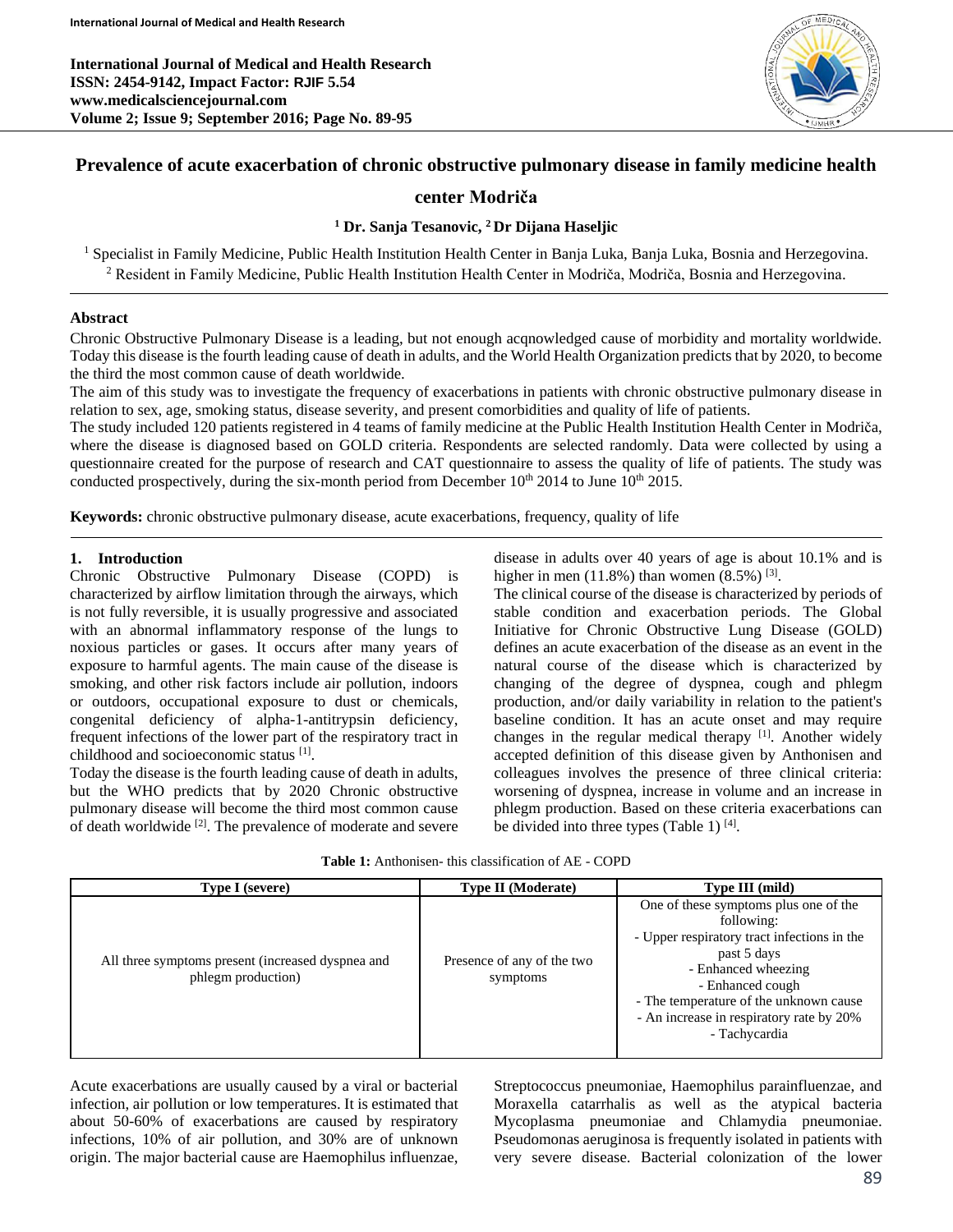respiratory tract includes about 20-30% of the patients with this disease during clinically stable state. Viral respiratory tract infections are a common cause of exacerbations and are frequent during the winter months. The most common viral cause of acute exacerbations are influenzae virus, rhinovirus and respiratory syncytial virus, and rarely parainfluenzae viruses, adenoviruses, picornaviruses, coronaviruses, and human metapneumovirus [5].

Acute exacerbations of COPD are responsible for about 14 million outpatient visits and 500 000 hospitalizations in the US annually. Patients with COPD have in average of 1-3 acute exacerbations annually. Several studies have shown that approximately 50% of these exacerbations are not reported to doctors, which further complicates the treatment. From reported exacerbations 3-16% requires hospitalization and hospital mortality ranges from 3-10% in heavy patients.

Mortality after 6 months, 1 year and 2 years after hospitalization is 13.4%, 22% and 35.6%. Hospital mortality after admission to the intensive care unit is 15-24%, and in patients older than 65 years to 30%. Half of the patients who were hospitalized require rehospitalization within the next 6 months. In only 75% of patients, peak expiratory flow (PEF) returns to the previous level of 35 days after an exacerbation, and in 7% of patients will not be returned to basal levels of lung function not even 91 days after exacerbation  $[6]$ . The frequency of exacerbations increases with age, severity of the disease and chronic hypersecretion of mucus. Associated diseases such as ischemic heart disease, congestive heart failure or diabetes mellitus increase the risk of severe exacerbations which require hospitalization [7]. Frequent exacerbations reduce patient's quality of life, lead to rapid deterioration of lung function and increase mortality of patients, as well as an increase in use of health resources and increase in costs of treatment. Patients with frequent exacerbations have significantly greater drop in forced expiratory volume in 1 sec (FEV1) of 40 mL per year, and the decline in peak expiratory flow (PEF) of 2.9 L / min per year, in comparison to patients with less frequent exacerbations in which the reduction in FEV1 is 32 / mL per year and peak expiratory flow (PEF)  $0.7 L / min$  per year  $[8, 11]$ . It is considered that the success of the treatment of this disease, and particularly preservation of lung function in patients largly depends on the speed and quality of care of acute exacerbations [12] .

#### **2. Materials and methods**

The prospective study included 120 patients with chronic obstructive pulmonary disease, registered in the 4 teams of family medicine at the Health Center Modriča, to whom the disease is diagnosed based on GOLD criteria. All patients were previously examined by pneumophtisiologist and treated according to the GOLD guidelines. Respondents were selected randomly and surveyed in the six-months period from December  $10^{th}$  2014 to June  $10^{th}$  2015. Data were collected by using a questionnaire created for research purposes, and the CAT questionnaire to assess the quality of life of patients with this disease. CAT questionnaire was completed by the patients in a stable phase of the disease. This questionnaire is simple,

validated questionnaire which consists of eight simple questions that provide the best framework concept description of the disease. Each question qualifies impact of the disease on the quality of life of the patient based on the semantic scale from zero to five. The values on this scale circles the patient for each of the following eight questions. The values of the obtained results range from zero to forty. The lowest score corresponds to the best, the highest to the worst quality of life. Acute exacerbations of the disease were recorded during the patient's visits to the doctor. The subjects were divided into two groups depending on whether or not they had an acute exacerbations during the monitored period. The research results are presented in tables and graphs.

#### **3. Results**

The study included 120 patients with a COPD, and 46 (38.33%) patients had an acute exacerbation during the sixmonth monitoring (Figure 1).



**Fig 1:** Number of patients with AE-COPD compared to the total number of patients with COPD

In the study of 46 patients with Acute Exacerbations of COPD, 35 (76.09%) of patients had an exacerbation, and 11 (23.91%) of patients had 2 Acute Exacerbations (Figure 2).



**Fig 2:** Distribution of patients with AE-COPD according to the number of exacerbations

Acute exacerbations of COPD were the most represented in the age group of 55-64 and 65-74 year old, where 43.75%, that is 47.73% of patients had exacerbations. At the age of 45-54 year old exacerbations had 26.67% of patients, and older than 75 24.14% (Figure 3).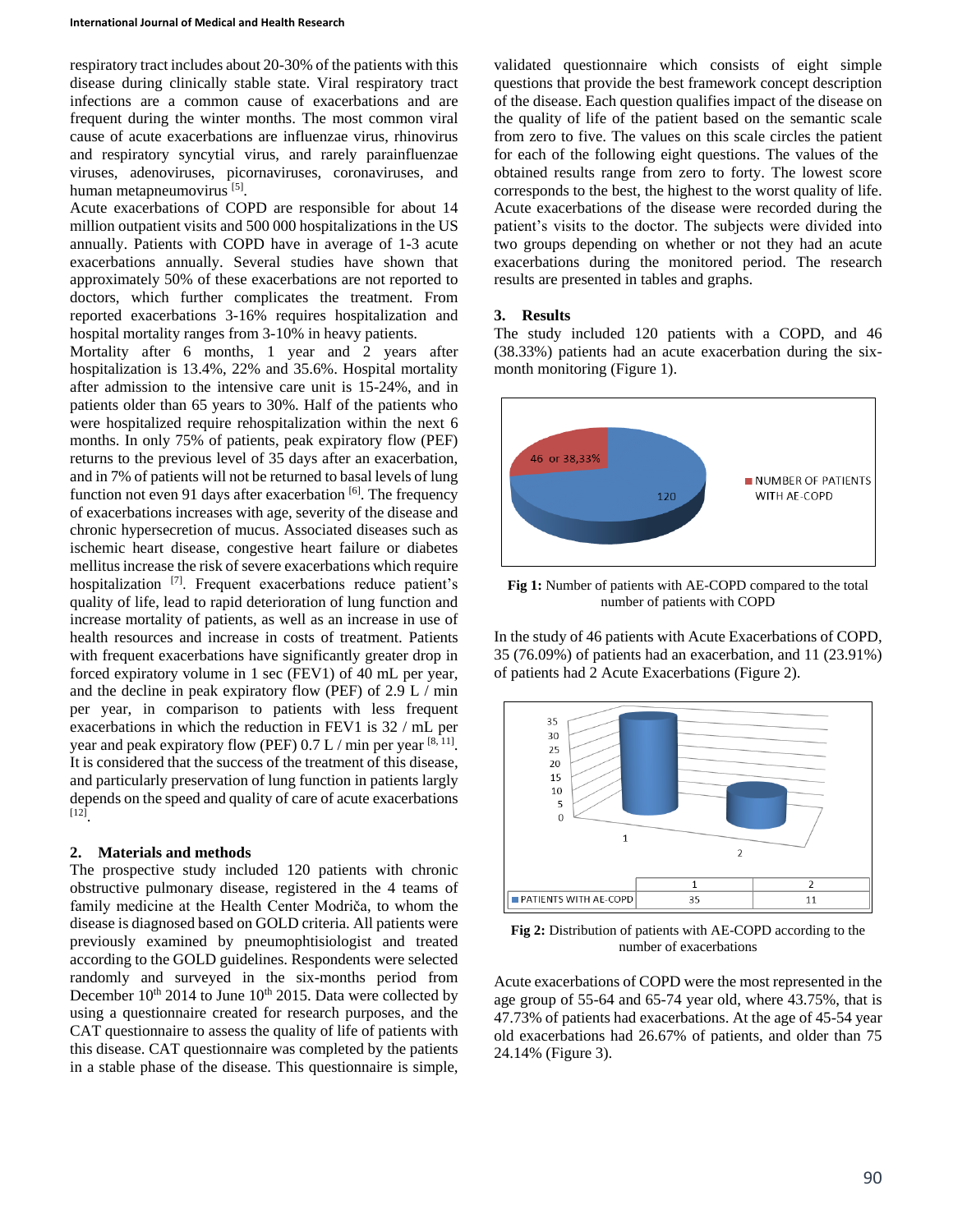

**Fig 3:** Age structure of patients with and without COPD Acute Exacerbations

The study comprised 75 (62.5%) male patients and 45 (37.5%) of female patients. Acute exacerbations of COPD were slightly more prevalent in men 38.67%, than in women 37.78% (Figure 4).



**Fig 4:** Full structure of patients with and without A cute exacerbations of COPD

From a total of 120 patients included in the study 46 (38.33%) patients were smokers, 58 (48.33%) former smokers and 16 (13.33%) non-smokers. Exacerbations were the most common in smokers (52.17%), followed by former smokers (32.76%), and least represented in non-smokers (18.75%) (Figure 5).



**Fig 5:** Smoking status of patients with and without AE-COPD

The frequency of acute exacerbation of COPD was the greatest in patients with the most severe obstruction by the GOLD classification even 62.5%, followed by the patients in the third degree of obstructive ventilation disorder 42.22%. Large frequency was determined in patients in the second degree of obstruction in 36.21% and the lowest in patients with the first degree obstruction in 11.11% (Figure 6).



**Fig 6:** Distribution of patients with and without AE-COPD according to the GOLD classification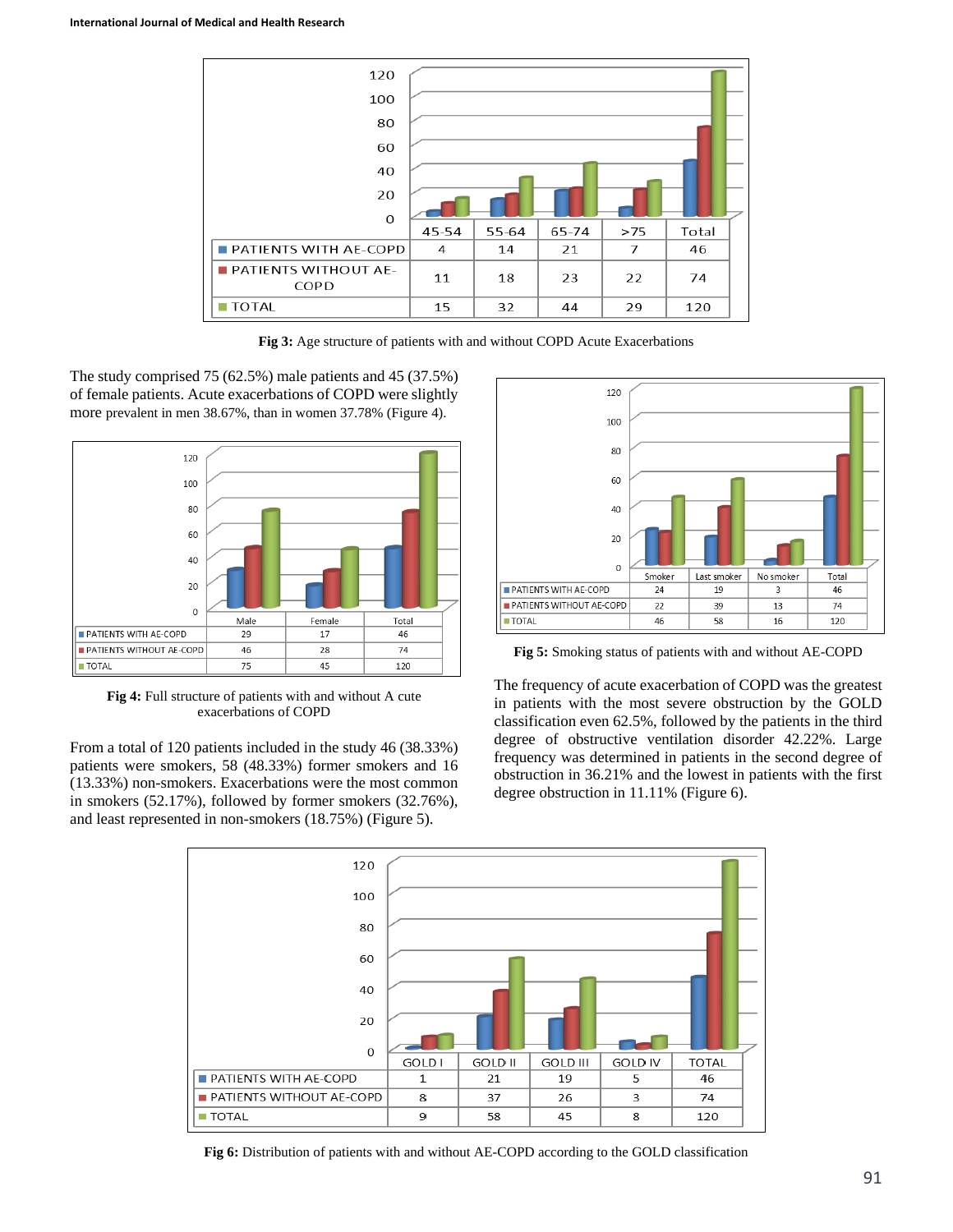The minimum frequency of exacerbations was recorded in patients who did not have comorbidities 21.43%. A higher frequency was found in patients with one or two comorbidities 38.46%, that is 40.74%. The highest frequency of exacerbations had the patients with 3 or 4 comorbidities 41,67% that is 43,75% (Figure 7).



**Fig 7:** Number of comorbidities in patients with and without AE-COPD

From comorbidity in patients with COPD the most frequent was arterial hypertension in 55.83%, followed by GERD or ulcer disease in 31.67%, rheumatic fever in 28.33% and anxiety/depression in 26,67%. Substantially diabetes mellitus in 15%, ischemic heart disease in 14,17%, cardiac arrhythmias in 14,17% and heart failure in 12.5% were represented (Figure 8).



**Fig 8:** Display of he most common comorbidities in patients with COPD

The majority of patients 61.67% had the CAT score <10 (the small impact of the disease on the quality of life), 30.83% of patients had a CAT score between 10-20 (moderate impact on the quality of life), and the smallest number of patients 7,5 % had the CAT score over 20 (the major impact on the quality of life) (Figure 9).



**Fig 9:** Cat score in patients with COPD

#### **4. Discussion**

The majority of previous studies have examined the frequency and natural course of acute exacerbations of COPD in patients treated at the secondary and tertiary health care. Limited data exist about the frequency of these exacerbations in patients in primary health care. In our study, the frequency of acute exacerbations of COPD in patients with chronic obstructive pulmonary disease was 38.33%, which is similar to the results of the study conducted in the Netherlands [13].

During the six-month monitoring there were 57 episodes in total, during which 35 (76.09%) patients had one, and 11 (23.91%) 2 acute exacerbations. According to the frequency of acute exacerbations of the disease patients can be divided into those who have rare (0-1 per year) and those who have frequent exacerbations (2 or more per year). Considering that there are significant differences in the frequency of exacerbations in patients with a similar degree of severity of the disease, it is considered that there are two different phenotypes which classify patients in two categories previously mentioned. More frequent exacerbations lead to more rapid loss of lung function and reduce the patient's quality of life  $[14, 15]$ .

The study included  $75(62.5%)$  men and  $45(37.5%)$  women with chronic obstructive pulmonary disease, and acute exacerbations of COPD were almost equally represented in both sexes at 38.67% of men and 37,78% of women. In contrast to our study, a retrospective study conducted in England showed a higher frequency of acute exacerbations in women. [16]. The results of several studies suggest that women with COPD are at greater risk of loss of lung function caused by smoking, exhibit severe dyspnea and have poorer quality of life than men. Also, the non-smokers with COPD are more often women<sup>[17]</sup>.

The frequency of acute exacerbations COPD was in correlation with age. So the highest percentage of AE- COPD is registered in patients aged 65-74 years of age 47.73%, followed by the age group 55-64 years of age in 43,75%. In the age group 45- 54 years, exacerbations had 26.67% of patients. Smaller percentage of exacerbations (24.14%) was recorded in the oldest group of respondents, over 75 years of age, it is probably due to the increased number of visits to doctors because of comorbidities, especially cardiovascular disease, rather than reduced number of exacerbations of COPD in this age. Studies have confirmed that aging is a risk factor for COPD and frequent exacerbations of the disease [18].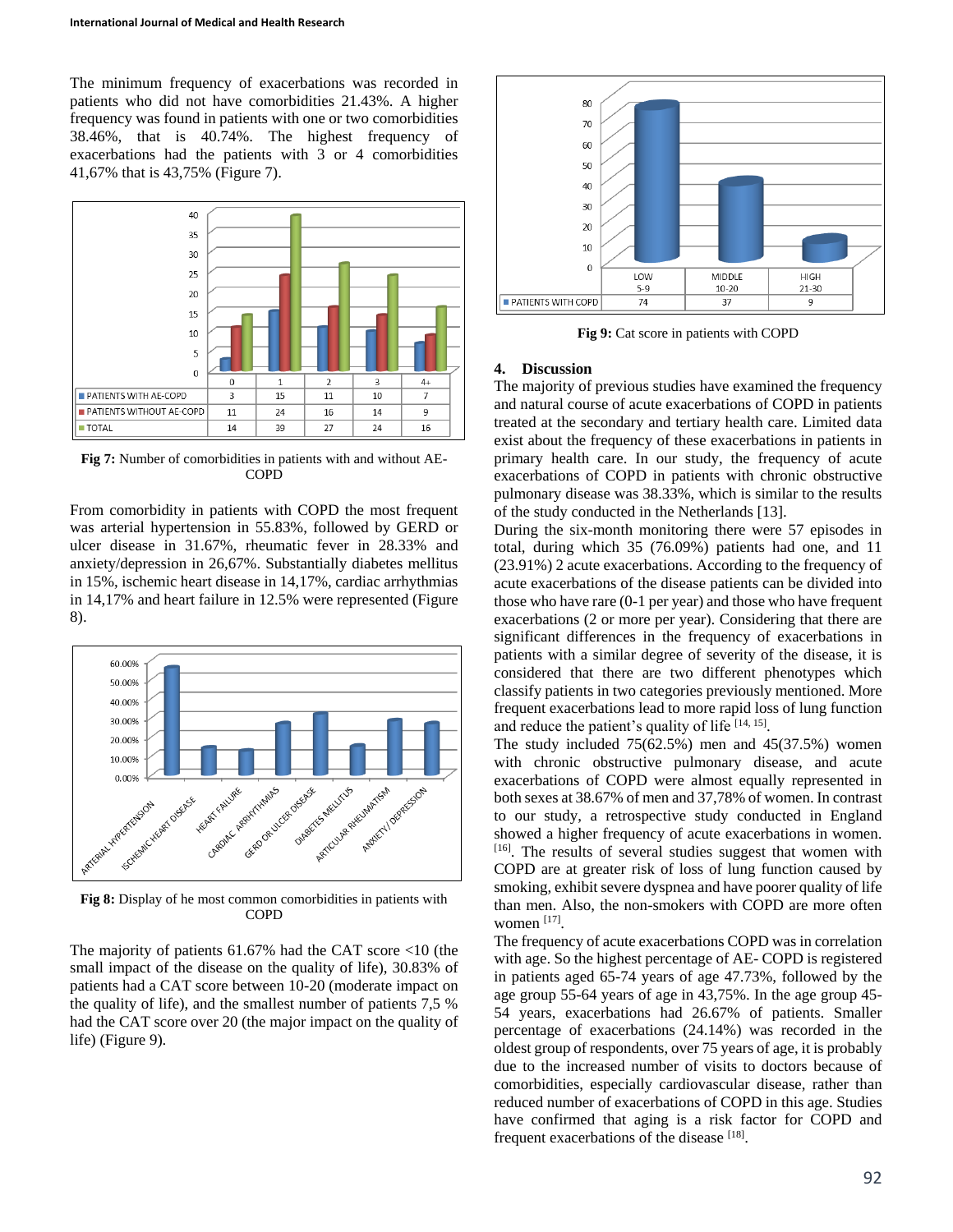Our study showed that the AE-COPD were the most represented among smokers (52.17%), followed by former smokers (32.76%), but they are also identified in the group of non-smokers (18.75%). It is well known that smoking is a major risk factor for COPD and for more frequent exacerbations. However, it is considered that the prevalence, clinical features, including the severity of the disease, as well as risk factors for the development of COPD at non-smokers are not yet sufficiently studied. In a study conducted in northern Sweden, prevalence of COPD in non-smokers was close to 7% and is associated with age. One of seven men, and one in four women with COPD never smoked [19].

The majority of studies deals with the frequency of AE- COPD with moderate and severe chronic obstructive pulmonary disease, so little is known about the frequency of exacerbations in mild COPD. In our study the frequency of acute exacerbations of COPD was in correlation with the severity of obstructive disorders. The highest percentage of exacerbations was recorded in patients with the most severe obstruction by the GOLD classification even 62.5%, then in the third GOLD stage 42.22%. A high percentage of AE-COPD was determined in patients with second degree of obstructive disorders in 36,21% and exacerbations were recorded also in patients with mild obstruction of 11.11%. These results are similar to results of other studies, which have examined the frequency of exacerbations in medium-severe and severe COPD. English study confirmed that exacerbations occur in the mild obstructive disorder, and that the increased number of previous exacerbations is the best indicator of the risk of future exacerbations in each patient [14].

In our study, a small percentage of respondents did not have any comorbidities 11.67%, while the one or more comorbidities had 88.33% of the respondents. The number and type of comorbidities influenced the occurrence of AE-COPD. So the highest percentage of AE-COPD was recorded in the group of patients with 4 or more comorbidities 43.75%, then by three 41.67%, by two 40.74%, by one 38.46%, and the lowest percentage of exacerbations had patients without comorbidities 21.43%.

The most common comorbidities in patients with COPD were cardiovascular diseases (hypertension 55.83% of patients,

ischemic heart disease in 14.17%, heart failure 12.5%), followed by GERD or ulcer disease (31.67% of patients) articular rheumatism (28.33%), anxiety / depression, 26.67%, and diabetes mellitus (15% of patients). Comorbidities are common in patients with COPD and they have a great impact on the quality of life, choice, and the effect of therapy, the frequency of acute exacerbations and mortality. It is considered that certain diseases occur more frequently in patients with COPD infection than in the general population, and that they have a significant impact on the outcome of the disease. Several comorbidities is associated with an increased frequency of acute exacerbations of COPD, including GERD, anxiety, depression, pulmonary embolism, pulmonary hypertension and cardiovascular disease. Number of comorbidities was also correlated with an increased risk of exacerbations and hospitalizations in patients with COPD. In patients with very severe COPD, respiratory insufficiency is the most common cause of death, while in patients with less severe COPD the most common cause of death are cardiovascular disease and lung cancer<sup>[20, 21]</sup>.

The quality of life is a key factor in assessing the severity of chronic obstructive pulmonary disease and patient response to applied therapy. Several studies have confirmed that the quality of life in patients with COPD deteriorates with the progression of the disease and during exacerbations. Patients who have more frequent exacerbations have worse quality of life in comparison to patients with rare exacerbations. CAT test is a simple and quick test that helps in the diagnosis of COPD, in assessing of the quality of life of patients with COPD, in evaluation of effects of the therapy and in monitoring of recovery after exacerbations. CAT scores are higher in patients with acute exacerbations than in patients in a stable phase of the disease  $[22]$ . The results of our study have shown that a significant percentage of patients has a poor quality of life, that is, unsatisfactory control of the disease. The doctors involved in the treatment of patients with COPD have to take into consideration the quality of life of patients when assessing the state of health, because only FEV1 parameter is not sufficient for assessing the clinical severity of a COPD.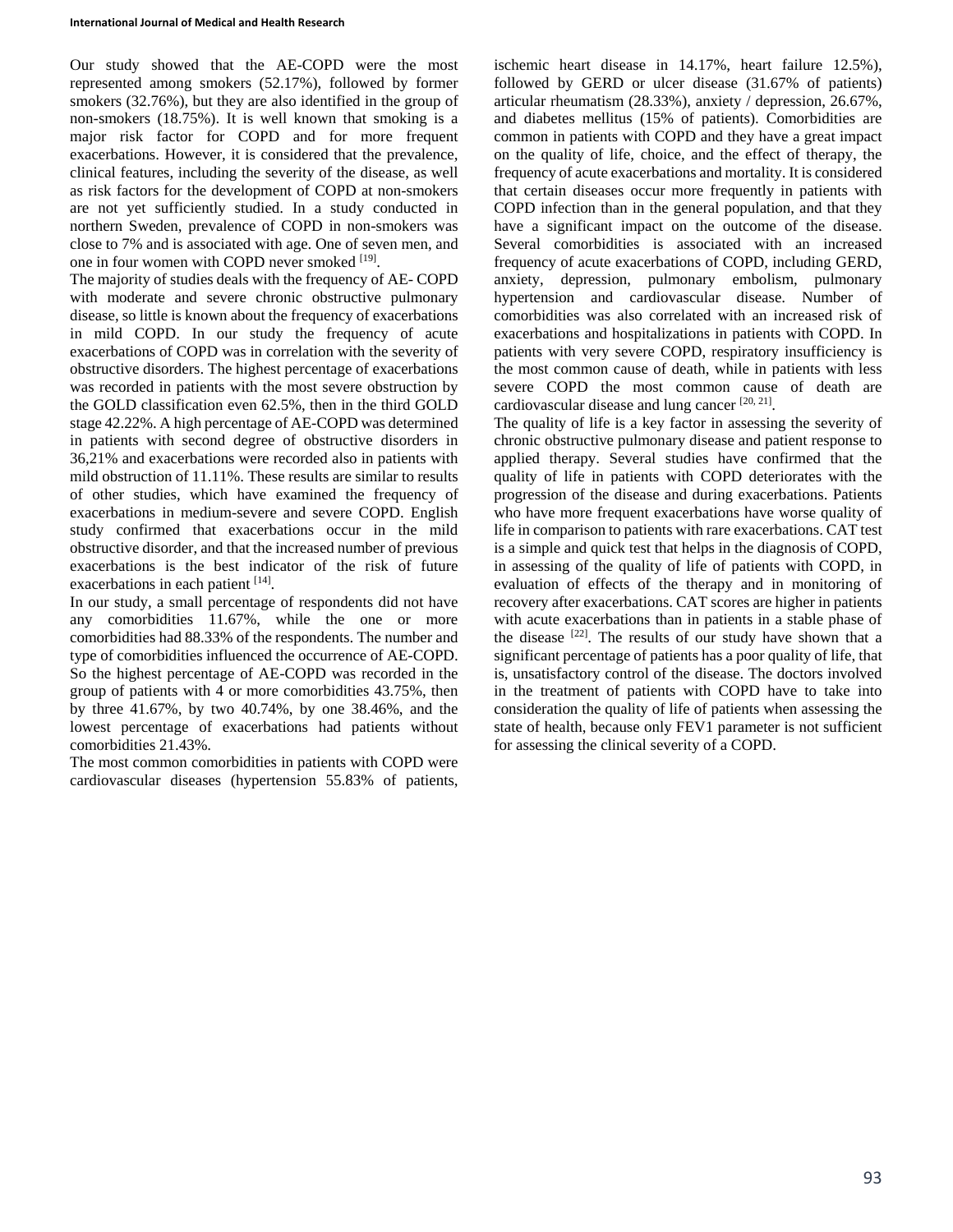**5. Appendix**

# How is your COPD? Take the COPD Assessment Test™ (CAT)

This questionnaire will help you and your healthcare professional measure the impact COPD (Chronic Obstructive Pulmonary Disease) is having on your wellbeing and daily life. Your answers, and test score, can be used by you and your healthcare professional to help improve the management of your COPD and get the greatest benefit from treatment.

For each item below, place a mark (X) in the box that best describes you currently. Be sure to only select one response for each question.

| I am very happy<br><b>Example:</b>                                                                 | ふつの○○<br>$\overline{\mathfrak{o}}$                                                               | I am very sad                                                                | <b>SCORE</b> |
|----------------------------------------------------------------------------------------------------|--------------------------------------------------------------------------------------------------|------------------------------------------------------------------------------|--------------|
| I never cough                                                                                      | 3<br>0<br>5                                                                                      | I cough all the time                                                         |              |
| I have no phlegm (mucus)<br>in my chest at all                                                     |                                                                                                  | My chest is completely<br>full of phlegm (mucus)                             |              |
| My chest does not<br>feel tight at all                                                             |                                                                                                  | My chest feels<br>very tight                                                 |              |
| When I walk up a hill or<br>one flight of stairs I am<br>not breathless                            |                                                                                                  | When I walk up a hill or<br>one flight of stairs I am<br>very breathless     |              |
| I am not limited doing<br>any activities at home                                                   | 5<br>$\overline{2}$<br>3                                                                         | I am very limited doing<br>activities at home                                |              |
| I am confident leaving<br>my home despite my<br>lung condition                                     |                                                                                                  | I am not at all confident<br>leaving my home because<br>of my lung condition |              |
| I sleep soundly                                                                                    |                                                                                                  | I don't sleep soundly<br>because of my lung<br>condition                     |              |
| I have lots of energy                                                                              |                                                                                                  | I have no energy at all                                                      |              |
| @ 2009 GlaxoSmithKline group of companies. All rights reserved.<br>Last Updated: February 24, 2012 | COPD Assessment Test and the CAT logo is a trade mark of the GlaxoSmithKline group of companies. | TOTAL<br><b>SCORE</b>                                                        |              |

#### **6. Conclusion**

- 1. The frequency of acute exacerbations of COPD in patients suffering from chronic obstructive pulmonary disease in primary care family medicine Modriča was great.
- 2. Acute exacerbations of COPD were slightly more frequent in men than in women.
- 3. Older age, smoking and severe degree of obstructive disorders were correlated with higher frequency of acute exacerbations of COPD.
- 4. Comorbidities were present in majority of patients with COPD, and their number and type significantly influenced on the frequency of acute exacerbations.